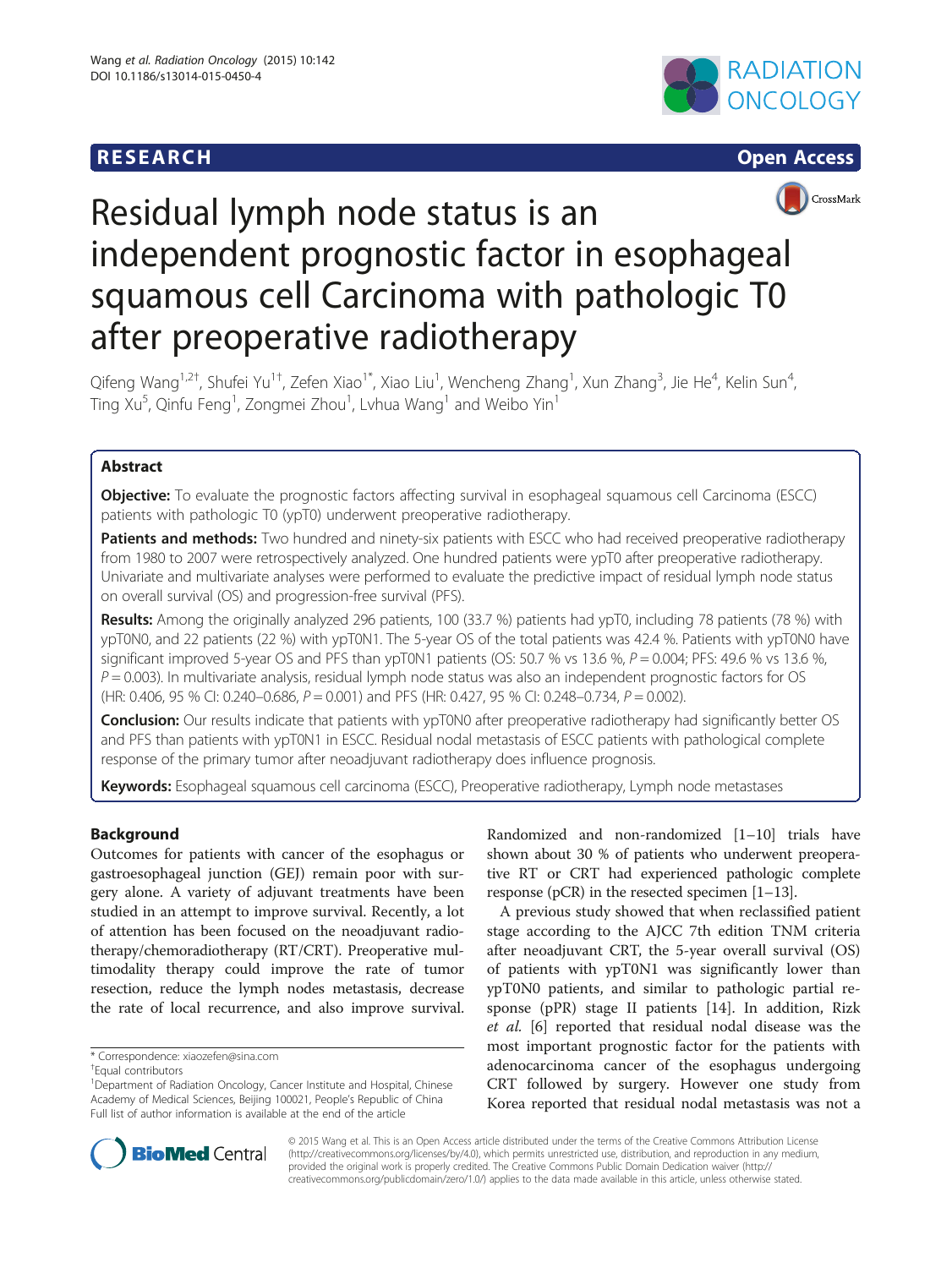significant prognostic factor for OS and PFS in ypT0-1 ESCC patients underwent preoperative CRT. So the role of residual lymph node status in predicting prognosis still needs to be further studied.

Our aim of this study was to evaluate the predictive effect of residual nodal metastasis for OS and progression-free survival (PFS) in ESCC patients after neoadjuvant therapy.

# Materials and methods

#### **Patients**

A total of 296 patients with ESCC who had undergone neoadjuvant radiotherapy followed by surgery in our hospital between January 1980 and November 2007 were retrospectively analyzed. Before treatment start, all patients underwent a barium swallow, upper gastrointestinal endoscopy, B-type ultrasonography of the neck and abdomen, collection of blood parameters (including hematology), and biochemical investigations (including liver function tests). The inclusion criteria included 1) Karnofsky performance score ≥80, 2) tumors ≤12 cm in length on endoscopy and/or barium swallow, 3) the capability to take semifluid food. The exclusion criteria were 1) hoarseness of the voice, 2) have active bleeding, 3) perforation of the esophagus, 4) have remote metastasis, 5) prior malignancy history. The cancers in the lower esophageal sphincter were all identified near the opening of the sphincter, and no clear invasion into the stomach was observed. Finally, 100 (33.7 %) patients with primary tumor pCR were enrolled into this study. The Academic Committee of Chinese Academy of Medical Sciences approved this study.

## Radiotherapy

The external beam radiotherapy was performed with an 8-MV linear accelerator for the whole 296 patients. Anterior-posterior-opposed radiation fields (the whole mediastinum and the left gastroepiploic lymphatic chain) were used in 284 patients (95.5 %) for conventional radiotherapy. Intensity-modulated radiotherapy (IMRT) and three-dimensional conformal radiotherapy (3D-CRT) was applied in 12 patients (4.5 %). For the 100 patients with pCR, 95 patients underwent conventional radiotherapy and 5 patients received 3D-CRT or IMRT.

Gross tumor volume (GTV) defined by a 0.5 cm margin in the lateral and anterior-posterior directions of the CT scan. The clinical target volume (CTV) in this study was re-created using a 3 cm margin in the proximal and distal direction (following the course of the esophagus) beyond the barium esophagram, endoscopic examination. Finally, the planning treatment volume (PTV) was defined by including additional 1-cm proximal and distal margins and 0.5 cm radial margin based on the CTV. 95 % of the PTV received 40–44 Gray (Gy) of the

prescribed dose with 2 Gy/fraction/day and 5 days per week. The median dose of radiotherapy was 40Gy. Two hundred and seventy (91.5 %) patients received 40Gy and 25 patients (8.5 %) received 42-50Gy.

## Surgery

Surgery was carried out after median 4 weeks (2–8 weeks) rest after neoadjuvant RT. Two hundred and forty patients (81.1 %) had undergone R0 resection and 56 patients (18.9 %) had R2 resection. Two-field lymph node dissection was routinely performed, and three-field lymph node dissection was performed for patients with suspected or biopsy proved metastases in the cervical or supraclavicular lymph nodes. A total of 3577 lymph nodes were removed for all 296 patients, the median was 11 for each patient (ranging: 1–53). For the 100 patients with ypT0, 1119 lymph nodes were removed in total and the median was 10 for each patient (ranging: 1–46).

After surgery, follow-up included a visit to the esophageal cancer clinic every 3–6 months for the first 2 years and every 6–12 months thereafter. CT scans and esophagogastroscopy assessments were performed every 12 months for the first 5 years and whenever clinically indicated. The median duration of follow-up was 25 months (range: 6–250 months).

#### Pathological characteristics

A group of pathologists examined the entire specimen with primary and dissected lymph nodes. Based on the presence or absence of viable tumor at the primary site, the specimens were divided into tumor pCR or residual disease. The tumors were classified as pCR when no cancer was found at the primary tumors, such that the following conditions existed: there were no residual tumors in general, the neoplastic cells had completely disappeared, and/or there was fibrosis in the tumor bed, reduction in vascularity, chronic inflammatory cell infiltration and scar formation were observed by microscopy.

#### Statistical analysis

All analyses were performed using SPSS 13.0 (SPSS Inc.). The categorical variables between groups were compared using Pearson's Chi square test. OS was calculated from the date of surgery to the date of death or the last contact date. PFS was calculated from the date of surgery to the date of the first observation of recurrence, date of death or last followup without recurrence. The survival was assessed using the Kaplan-Meier curve and log-rank test. Cox proportional model was used for multivariate analysis. All statistical tests were two-sided with significance defined as  $P < 0.05$ .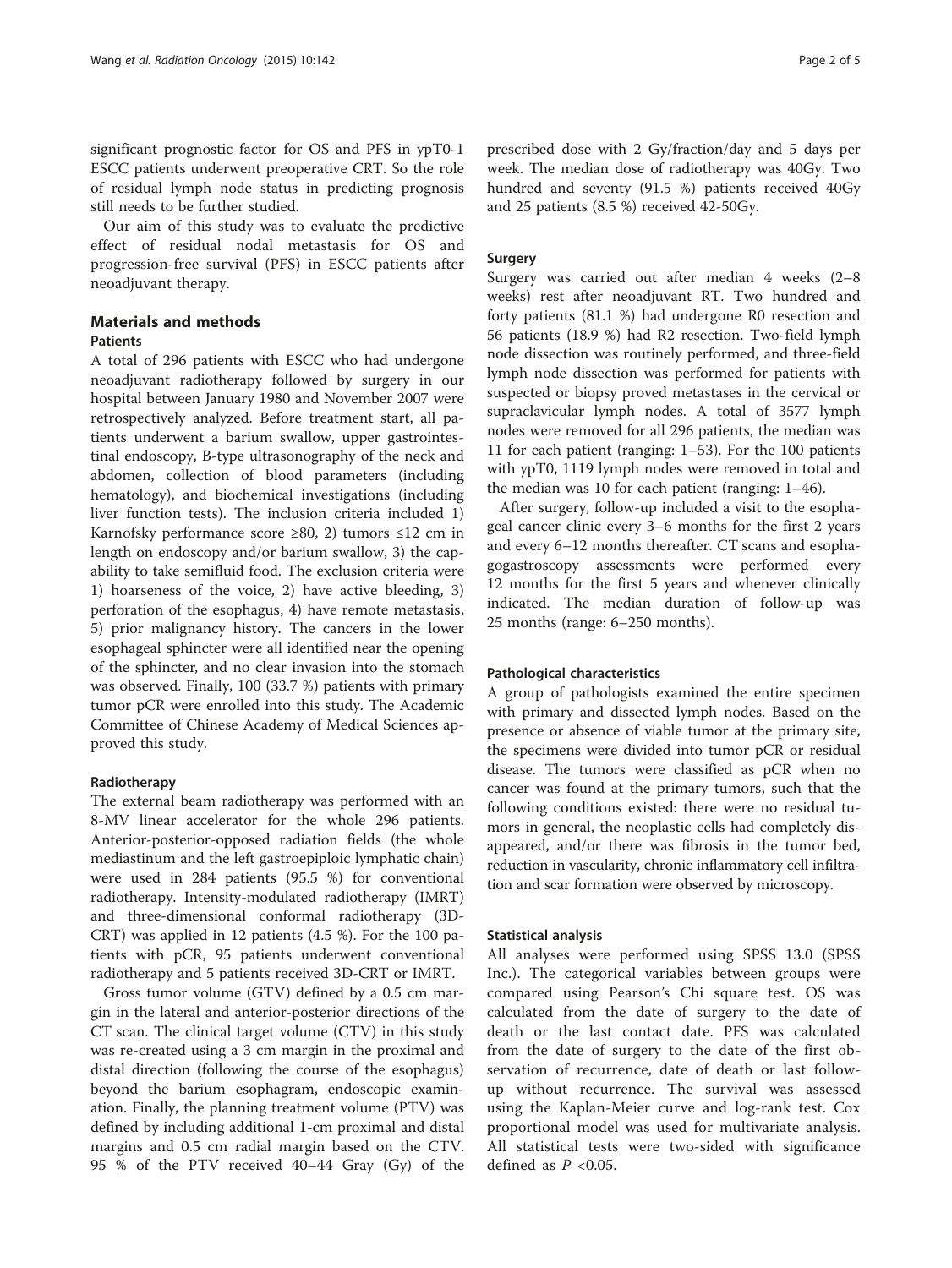#### Results

## Patients

The clinical characteristics of the study patients are shown in Table 1. For 100 patients with ypT0, the median age was 55 years (27–78 years). Seventy-eight patients (78.0 %) were ypT0N0, and 22 patients (22.0 %) were ypT0N1 after neoadjuvant RT. No significant differences existed in clinical characteristics between the two groups of patients. Among the 22 patients with ypT0N1, 3 patients had positive node in paracardial and 8 patients had positive node in left gastric artery (1 have

Table 1 Characteristics of esophageal cancer patients grouped by pathologic N status in patients with pathologic complete response of primary tumors

| Characteristic                | Total<br>$n = 100$ | ypT0N0<br>n = 78 | ypT0N1<br>$n = 22$ | P-value |
|-------------------------------|--------------------|------------------|--------------------|---------|
| Gender                        |                    |                  |                    | 0.973   |
| Male(ref)                     | 77 (77.0)          | 60 (76.9)        | 17(77.3)           |         |
| Female                        | 23 (23.0)          | 18 (23.1)        | 5(22.3)            |         |
| Age(year                      |                    |                  |                    | 0.746   |
| < 65                          | 89 (89.0)          | 69 (88.5)        | 20 (90.9)          |         |
| $\geq 65$                     | 11(11.0)           | 9(11.5)          | 2(9.1)             |         |
| The length(cm)                |                    |                  |                    | 0.321   |
| <6                            | 41 (41.0)          | 34 (43.6)        | 7(31.8)            |         |
| ≥6                            | 59 (59.0)          | 44 (56.4)        | 15 (68.2)          |         |
| The location                  |                    |                  |                    | 0.323   |
| Upper                         | 34 (26.0)          | 23 (29.5)        | 3(13.6)            |         |
| Middle                        | 63 (63.0)          | 47 (60.3)        | 16 (72.7)          |         |
| Lower                         | 11(11.0)           | 8(10.3)          | 3(13.6)            |         |
| Clinical T stage <sup>a</sup> |                    |                  |                    | 0.729   |
| T <sub>2</sub>                | 34 (34.0)          | 25 (32.1)        | 9(40.9)            |         |
| T3                            | 52 (52.0)          | 42 (53.8)        | 10(45.5)           |         |
| T <sub>4</sub> a              | 14 (14.0)          | 11(14.1)         | 3(13.6)            |         |
| Clinical N stage <sup>a</sup> |                    |                  |                    | 0.461   |
| $NO$ (ref)                    | 70 (70.0)          | 56 (71.8)        | 14 (63.6)          |         |
| N1                            | 30 (30.0)          | 22 (28.2)        | 8 (36.4)           |         |
| Clinical stage <sup>a</sup>   |                    |                  |                    | 0.791   |
| Stage II                      | 66 (66.0)          | 52 (66.7)        | 14 (63.6)          |         |
| Stage III                     | 34 (34.0)          | 26 (33.3)        | 8 (36.4)           |         |
| Surgery                       |                    |                  |                    | 0.521   |
| Lvor-Lowis ooproperation      | 64 (64.0)          | 48 (61.5)        | 16 (72.7)          |         |
| Mckeown                       | 36 (36.0)          | 30 (38.5)        | 6(27.3)            |         |
| Local recurrences             |                    |                  |                    | 0.418   |
| yes                           | 17 (17.0)          | 12 (12.0)        | 5(22.7)            |         |
| no                            | 83 (83.0)          | 66 (66.0)        | 17 (77.3)          |         |

Data are expressed as n (%) unless otherwise specified

AJCC American Joint Committee on Cancer, LNs lymph nodes, SD standard deviation

a AJCC 2002 staging system

positive node in both section). A total of 67 positive nodes were dissected for these 22 ypT0N1 patients. 41, 8 and 18 positive nodes were found to metastasis in mediastinum, pericardial and left gastric artery respectively. Complications within 90 days post operation includes pneumonia (11 patients), anastomotic site leakage (5 patients), and anastomotic site stricture (6 patients). Postoperative 30-day mortality rate was  $3.4 \%$  (n = 10). Causality of death includes respiratory failure (6 patients) and myocardial infarction (4 patients).

#### 5-year OS and PFS

The 5-year OS was 42.4 % for ypT0 patients, 50.7 % for the ypT0N0 group and 13.6 % for the ypT0N1 group. The 5-year PFS was 41.2 % for ypT0 patients, 49.1 % for the ypT0N0 group and 13.6 % for the ypT0N1 group. Patients with N0 status after neoadjuvant radiotherapy have significant improved 5-year OS and PFS than N1 patients ( $P = 0.004$  and  $P = 0.003$  respectively, Fig. [1a-b\)](#page-3-0).

# Univariate and multivariate analysis on overall survival and progression-free survival

Univariate analyses showed that female, clinical T2 stage, clinical TNM stage II, ypN0 status improved OS and PFS significantly  $(P = 0.017, 0.050, 0.032, 0.004$  for OS,  $P = 0.038, 0.006, 0.063, 0.008$  for PFS, data not shown). However, age, tumor location, tumor length, clinical N stage, and the operation style have no impact on OS or PFS in this study ( $P > 0.05$ ). In multivariate analysis, ypN Status was also an independent prognostic factors for OS (HR: 0.406, 95 % CI: 0.240–0.686, P = 0.001) and PFS (HR: 0.427, 95 % CI: 0.248–0.734,  $P = 0.002$ ) after adjustment for gender, age, clinical T stage and TNM stage (Table [2\)](#page-3-0).

## **Discussion**

Our results showed that OS and PFS of patients with ypT0N1 after neoadjuvant RT were significantly worse than those of patients with ypT0N0, which indicated that residual nodal metastases after neoadjuvant RT does influence the prognosis of patients with pCR of the primary tumor underwent preoperative RT plus surgery. Several randomized clinical trials showed that pCR after neoadjuvant therapy plus surgery ranged from 11 to 43 % for esophageal carcinoma [[1](#page-4-0)–[13, 15](#page-4-0)–[17](#page-4-0)]. pCR after CRT is most commonly used to predict survival for these patients [\[6](#page-4-0), [18](#page-4-0)–[20\]](#page-4-0). However, published studies are still insufficient for the prediction of survival in patients with primary tumor pCR [\[6, 19\]](#page-4-0).

Rizk et al. [[21\]](#page-4-0) reported that residual nodal disease after CRT was the most important prognostic factor for the patients with adenocarcinoma of the esophagus undergoing CRT followed by surgery. In their study, the primary tumor pCR was 52.7 % (48/91)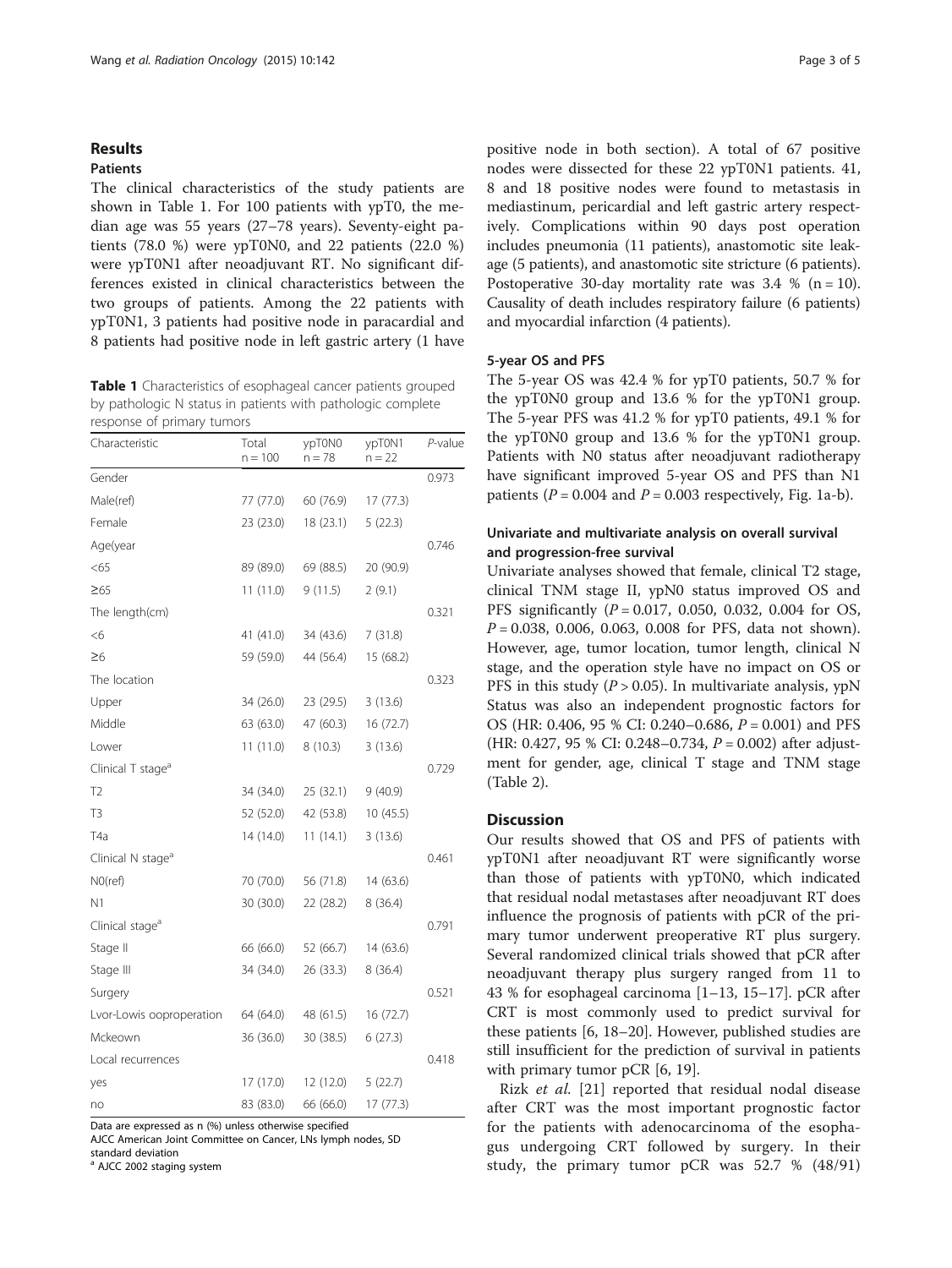<span id="page-3-0"></span>

and the prevalence of ypT0N1 was 9.9 % (9/91) for ESCC  $(n = 91)$ . Similar results were also reported by other studies. Kim et al. [\[14](#page-4-0)] reported primary tumor pCR was 64.6 % (29/45) and the prevalence of ypT0N1 was 8.9 % (4/45) in a subgroup analysis of ESCC (n = 45). However, Cho's study showed residual lymph node metastases did not significantly influence prognosis in primary tumor pCR patients in ERCC [\[22\]](#page-4-0).

In our study, the primary tumor pCR rate was 33.7 % (100/296) and the prevalence of ypT0N1 was 7.4 % (22/ 296) in ESCC. For ypT0N1 patients, the number of lymph node metastases of 1–3 and ≥4 were 17/100 and 5/100 respectively. The 5-year OS for patients with N, 1–3 N+ and ≥4 N+ were 49.8 %, 17.6 % and 0 respectively ( $P = 0.0002$ ). In the current study, found lower OS in patients with higher number of lymph node metastases, but its predictive role for prognosis needs to be further investigated with larger samples.

The previous Korean study showed that when reclassified according to the AJCC 7th edition TNM criteria, the 5-year survival of patients with ypT0N1 was similar to pPR stage II patients [\[14](#page-4-0)]. Although the 7th edition AJCC/UICC [\[23](#page-4-0)] modified the TNM staging of esophageal carcinoma considering the number of lymph node metastases in 2009, there is still no conclusion as to whether the 7th TNM staging criteria could be used for lymph node metastases staging in ypT0 patients after preoperative RT [[24](#page-4-0)]. Thus we recommend that future

revisions may take consideration of patients with pathologic ypT0N1 for esophageal cancer.

In this study, the clinical target volume for radiation therapy included areas at risk for microscopic disease and lesions suspected on PET or CT scan. However, besides mediastinum (41 positive), the residual nodal metastasis was very common in abdominal lymph nodes (18 positive), especially in the left gastric arterial lymph nodes (18 positive). This indicated that a careful and complete dissection of abdominal lymph nodes is important after neoadjuvant therapy.

This study still has several limitations. First, this is a retrospective analysis with limited number of patients; selection bias may exist in unmeasured baseline characteristics, such as nutrition status, which may also be a source of confounding. Second, CT scan hasn't been used in our institution before 1993 and endoscopic ultrasound hasn't been used before 2000, so the clinical TNM depended on other exams such as barium esophagram, endoscopic examination, B-type abdominal ultrasound, and so on. Third, in this study only 4.5 % of patients underwent 3D-CRT or IMRT.

In conclusion, our study indicated that the status of the residual lymph nodes was significant factor for OS and PFS in ESCC patients with primary tumor pCR after preoperative radiotherapy. It is important to achieve a complete surgical resection of the primary tumor site

Table 2 Multivariate analysis of overall survival and progression-free survival in relation to clinical-pathologic characteristics

| Characteristics                | <b>PFS</b>             |           |                        | OS.       |  |
|--------------------------------|------------------------|-----------|------------------------|-----------|--|
|                                | HR (95 % CI)           | $P$ value | HR (95 % CI)           | $P$ value |  |
| Gender (Female vs Male)        | 1.936 (1.044-3.590)    | 0.036     | 2.039 (1.178-3.531)    | 0.011     |  |
| Age $(265 \text{ vs } < 65)$   | $0.381(0.175 - 0.831)$ | 0.015     | $0.481(0.236 - 0.980)$ | 0.044     |  |
| Clinical T stage (T3-4 vs T2)  | $0.928(0.507 - 1.697)$ | 0.808     | 1.010 (0.575-1.776)    | 0.972     |  |
| Clinical TNM stage (III vs II) | $0.697(0.389 - 1.249)$ | 0.226     | $0.692(0.404 - 1.185)$ | 0.180     |  |
| ypN stage (N1vs N0)            | $0.427(0.248 - 0.734)$ | 0.002     | $0.406(0.240 - 0.686)$ | 0.001     |  |

Note: HR: hazard ratio, CI: confidence interval, ypN: post-therapy pathologic lymph node status; pCR: pathologic complete response; ypT0N1: pathologic complete response in tumor but residual lymph node metastasis after neoadjuvant radiotherapy and surgery